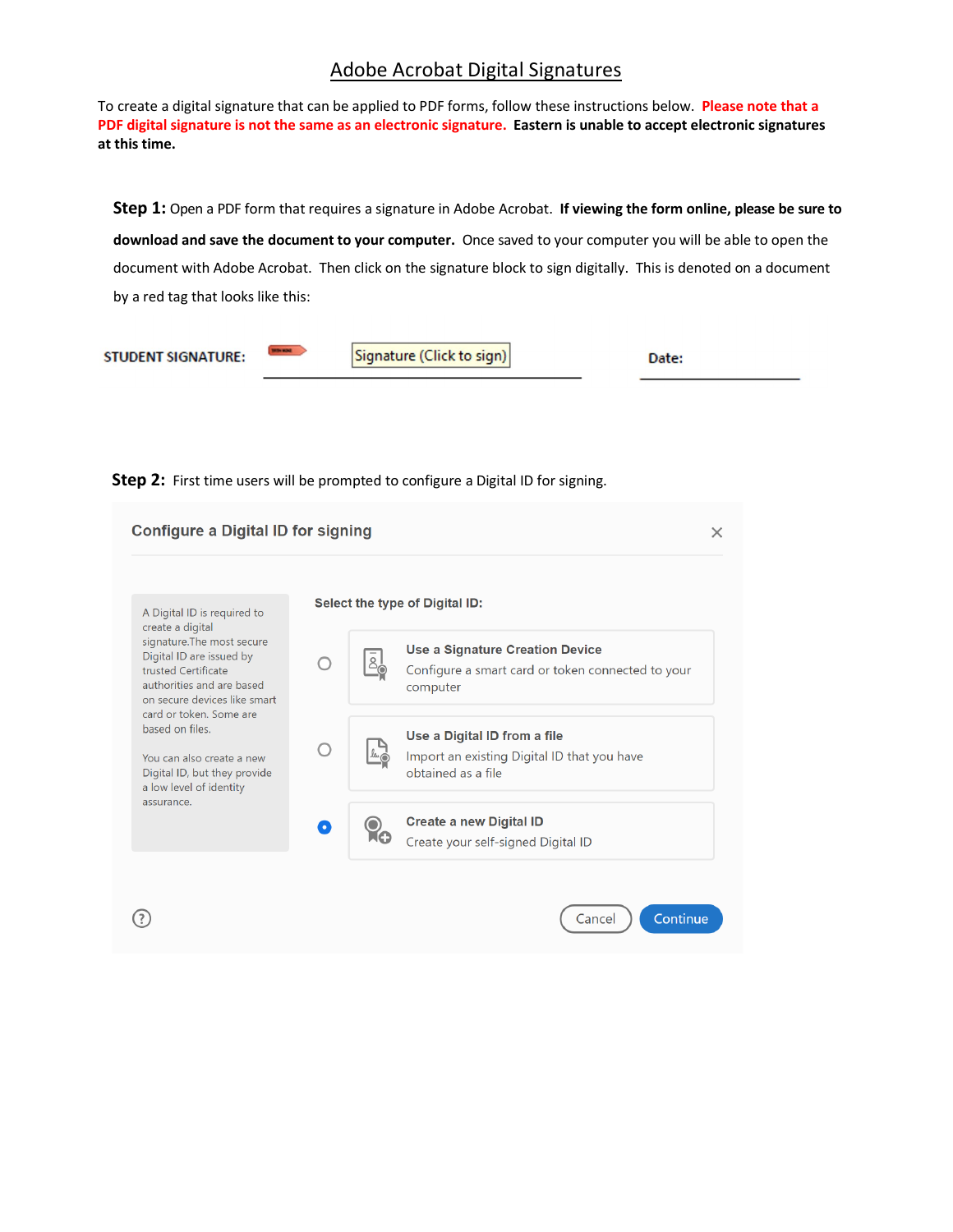



## **Step 4:** Enter your personal information. **This must be set up using your Eastern email address.**

| <b>Create a self-signed Digital ID</b> |                                  | $\times$     |
|----------------------------------------|----------------------------------|--------------|
|                                        |                                  |              |
| Name                                   | <b>Enter Name</b>                |              |
| Organizational Unit                    | <b>Enter Organizational Unit</b> |              |
| <b>Organization Name</b>               | <b>Enter Organization Name</b>   |              |
| <b>Email Address</b>                   | <b>Enter Email</b>               |              |
| Country/Region                         | <b>US - UNITED STATES</b>        | $\checkmark$ |
| Key Algorithm                          | 2048-bit RSA                     | $\checkmark$ |
| Use Digital ID for                     | <b>Digital Signatures</b>        | $\checkmark$ |
|                                        |                                  |              |
|                                        |                                  |              |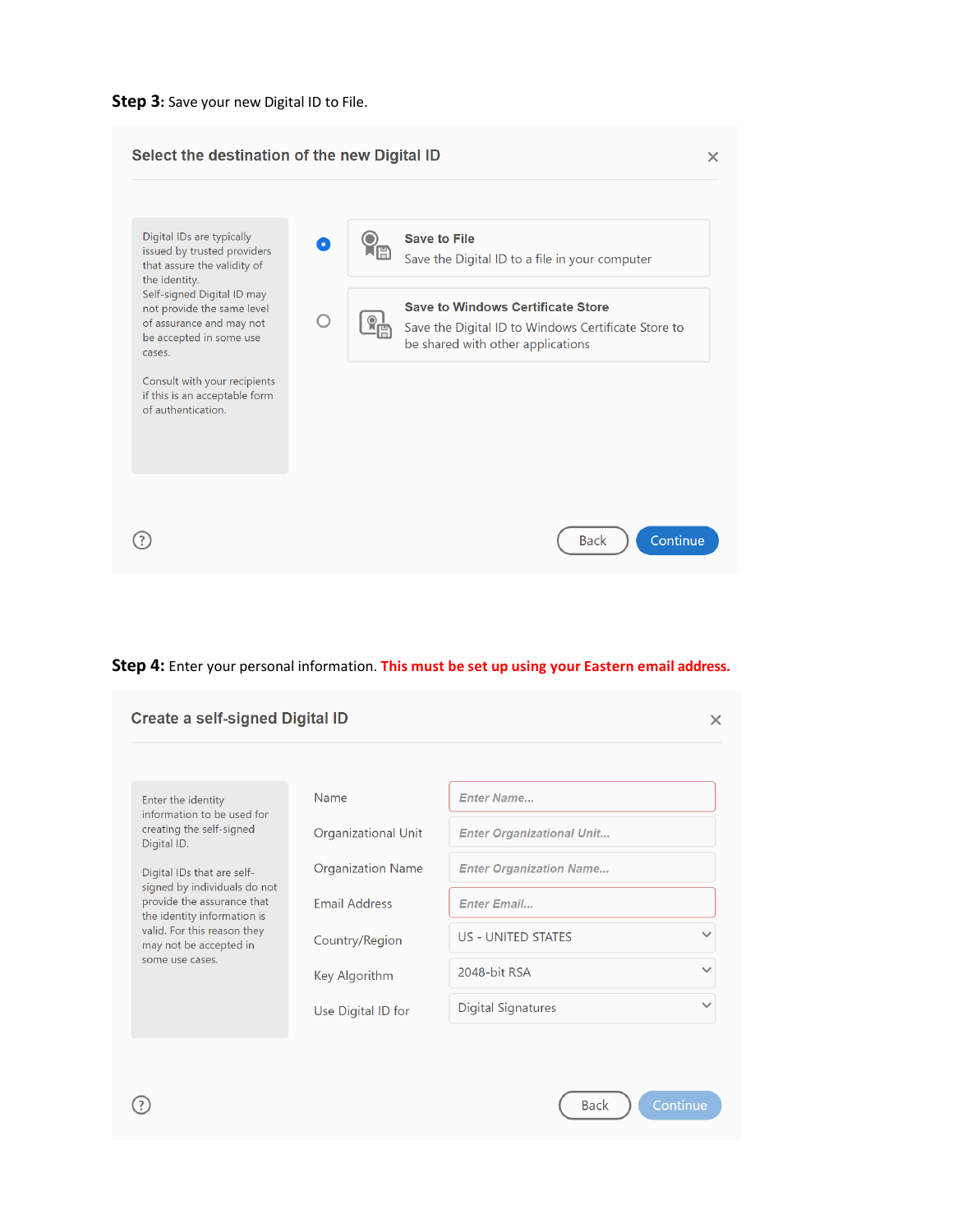**Step 5:** Create a password and save. Please remember your password as you will need it each time you wish to digitally sign a document in Acrobat.

| Save the self-signed Digital ID to a file<br>Add a password to protect<br>the private key of the<br>Digital ID. You will need this<br>password again to use the<br>Digital ID for signing.<br>Save the Digital ID file in a<br>known location so that you<br>can copy or backup it. | $\times$<br>Your Digital ID will be saved at the following location :<br>C:\Users\lsmithj1\AppData\Roaming\Adobe\Acrobat\D<br><b>Browse</b><br>Apply a password to protect the Digital ID:<br><br>Confirm the password:<br> |
|-------------------------------------------------------------------------------------------------------------------------------------------------------------------------------------------------------------------------------------------------------------------------------------|-----------------------------------------------------------------------------------------------------------------------------------------------------------------------------------------------------------------------------|
|                                                                                                                                                                                                                                                                                     | <b>Back</b><br>Save                                                                                                                                                                                                         |

## **Step 6**: Select the digital signature you just created.

| Sign with a Digital ID<br>$\times$                                 |                                                                            |                                    |                     |  |  |  |
|--------------------------------------------------------------------|----------------------------------------------------------------------------|------------------------------------|---------------------|--|--|--|
| Choose the Digital ID that you want to use for signing:<br>Refresh |                                                                            |                                    |                     |  |  |  |
| leur                                                               | Jane Smith (Digital ID file)<br>Issued by: Jane Smith, Expires: 2025.04.01 |                                    | <b>View Details</b> |  |  |  |
|                                                                    |                                                                            |                                    |                     |  |  |  |
|                                                                    |                                                                            |                                    |                     |  |  |  |
|                                                                    |                                                                            |                                    |                     |  |  |  |
|                                                                    |                                                                            |                                    |                     |  |  |  |
|                                                                    |                                                                            | Configure New Digital ID<br>Cancel | Continue            |  |  |  |